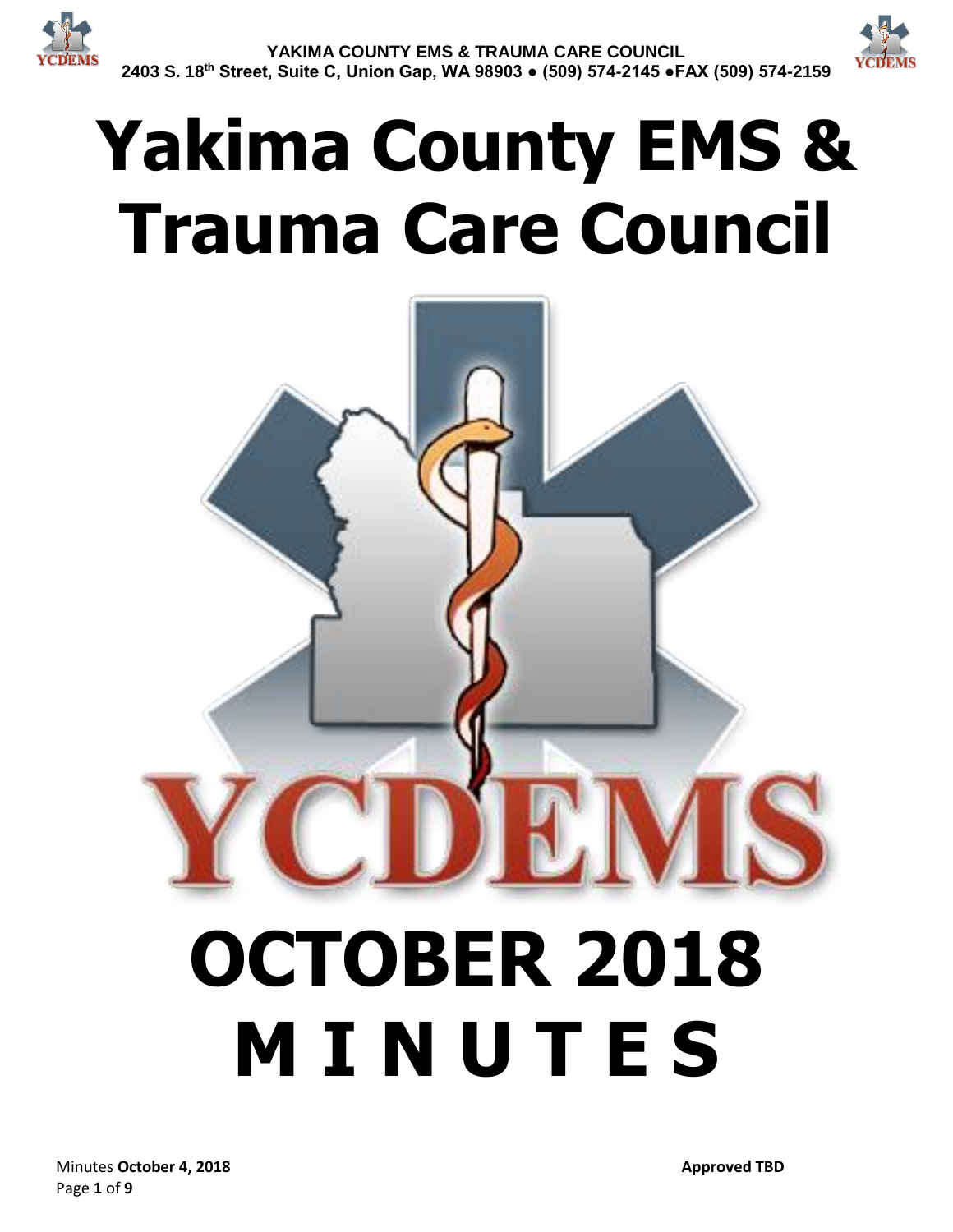



#### **Yakima County EMS & Trauma Care Council Attendance Record for January– December 2018**

| <b>Agency/Department</b>                                                   | Representative                              | <b>Alternate</b>                                                      | Feb<br><b>April</b>       |     | <b>June</b> |              | Aug                |             | Oct         |     | <b>Dec</b>  |     |             |            |
|----------------------------------------------------------------------------|---------------------------------------------|-----------------------------------------------------------------------|---------------------------|-----|-------------|--------------|--------------------|-------------|-------------|-----|-------------|-----|-------------|------------|
|                                                                            |                                             |                                                                       | R                         | A   | R           | A            | $\mathbf R$        | A           | R           | A   | $\mathbf R$ | A   | R           | A          |
| Consumer                                                                   | Loren Belton,<br><b>YVCOG</b>               | Open                                                                  |                           |     |             |              |                    |             |             |     |             |     |             |            |
| <b>Medical Control</b>                                                     | Ben Maltz MPD                               | Designee                                                              |                           |     |             |              |                    |             |             |     |             |     |             |            |
| Elected Official (Fire                                                     | Ken Eakin, Fire                             | Kay Funk, City of                                                     |                           |     |             |              |                    |             |             |     |             |     |             |            |
| Commissioner/Mayor/City                                                    | Commissioner,                               | Yakima Council                                                        | $\boldsymbol{\mathsf{X}}$ | X   | X           | X            | X                  | X           |             |     | X           | X   |             |            |
| Council Member)                                                            | <b>WVFD</b>                                 |                                                                       |                           |     |             |              |                    |             |             |     |             |     |             |            |
| Law Enforcement                                                            | Open                                        | Open                                                                  |                           |     |             |              |                    |             |             |     |             |     |             |            |
| Yakima County Training<br>Officer's Association                            | Jim Johnston, West<br>Valley FD             | Open                                                                  |                           |     | X           |              |                    |             |             |     |             |     |             |            |
| Yakima County 9-1-1                                                        | Brad Coughenour,<br>SunCom 911              | Stacey Garcia,<br>SunCom 911                                          | $\mathsf{X}$              |     |             |              | X                  |             |             |     | X           | X   |             |            |
| Yakima County Department<br>of Emergency Medical<br><b>Services</b>        | Tony Miller,<br>Manager                     | Wendy Moudy,<br>Training<br>Coordinator,<br>Treasurer                 | X                         | X   | X           | X            |                    | X           |             |     | X           | X   |             |            |
|                                                                            | Diane Koch,<br>Secretary                    | None                                                                  | X                         |     | X           |              | X                  |             |             |     | X           |     |             |            |
| <b>UPPER VALLEY REPRESENTATIVES</b>                                        |                                             |                                                                       |                           |     |             |              |                    |             |             |     |             |     |             |            |
|                                                                            |                                             |                                                                       |                           | Feb |             | <b>April</b> |                    | <b>June</b> |             | Aug |             | Oct |             | <b>Dec</b> |
| <b>Agency/Department</b>                                                   | Representative                              | <b>Alternate</b>                                                      | R                         | A   | $\mathbf R$ | A            | $\mathbf R$        | A           | $\mathbf R$ | A   | $\mathbf R$ | A   | $\mathbf R$ | A          |
| <b>Fire Service</b>                                                        | Ken Frazier, Gleed<br><b>FD</b>             | Gary Hanna,<br>Selah FD                                               | $\mathsf{x}$              |     |             |              | X                  | X           |             |     | X           | X   |             |            |
| Hospital (Nursing<br>Administration)                                       | Tammy Pettis,<br>Virginia Mason<br>Memorial | Laurie Robinson,<br>Astria Regional<br>Medical Center,<br>Chair-Elect | X                         | X   | X           |              | X                  |             |             |     | X           |     |             |            |
| Ambulance Service<br>(alternate each year<br>between ambulance<br>services | Brian Ireton, ALS                           | Dave Lynde,<br>AMR, Chair                                             | X                         | X   | X           | X            | $\pmb{\mathsf{X}}$ | X           |             |     | X           | X   |             |            |
|                                                                            |                                             | <b>LOWER VALLEY REPRESENTATIVES</b>                                   |                           |     |             |              |                    |             |             |     |             |     |             |            |
|                                                                            |                                             |                                                                       |                           | Feb |             | April        |                    | <b>June</b> |             | Aug |             | Oct |             | <b>Dec</b> |
| <b>Agency/Department</b>                                                   | Representative                              | <b>Alternate</b>                                                      | $\mathbf R$               | A   | $\mathbf R$ | A            | R                  | A           | R           | A   | $\mathbf R$ | A   | R           | A          |
| <b>Fire Service</b>                                                        | Joel Byam, FD #5                            | Tim Smith,<br>Toppenish FD                                            |                           |     |             |              |                    |             |             |     | X           | X   |             |            |
| Hospital (Nursing<br>Administration)                                       | Open Astria<br>Toppenish Hospital           | Open Astria<br>Sunnyside<br>Hospital                                  |                           |     |             |              |                    |             |             |     |             |     |             |            |
| Ambulance Service                                                          | Aaron Markham,<br>SSFD, Past-Chair          | Open,<br><b>WSA</b>                                                   | X                         |     |             |              |                    |             |             |     | X           |     |             |            |
| <b>EX-OFFICIO MEMBERS</b>                                                  |                                             |                                                                       |                           |     |             |              |                    |             |             |     |             |     |             |            |
| <b>Agency/Department</b>                                                   |                                             | Representative                                                        |                           | Feb |             | <b>April</b> |                    | <b>June</b> |             | Aug |             | Oct |             | <b>Dec</b> |
| South Central Region EMS & Trauma Care Council                             |                                             | Zita Wiltgen                                                          |                           | X   |             |              |                    |             |             |     |             |     |             |            |

**It is the responsibility of the representative to contact his/her alternate when he/she is unable to attend the meeting.**

By-Law, Article III

1.1 Each seat will select one representative and one alternate to the Board of Directors. Each seat will be permitted one representative with one vote. Alternates vote in the absence of the regular representative. All members of the Board of Directors shall be selected prior to the annual meeting for the coming year.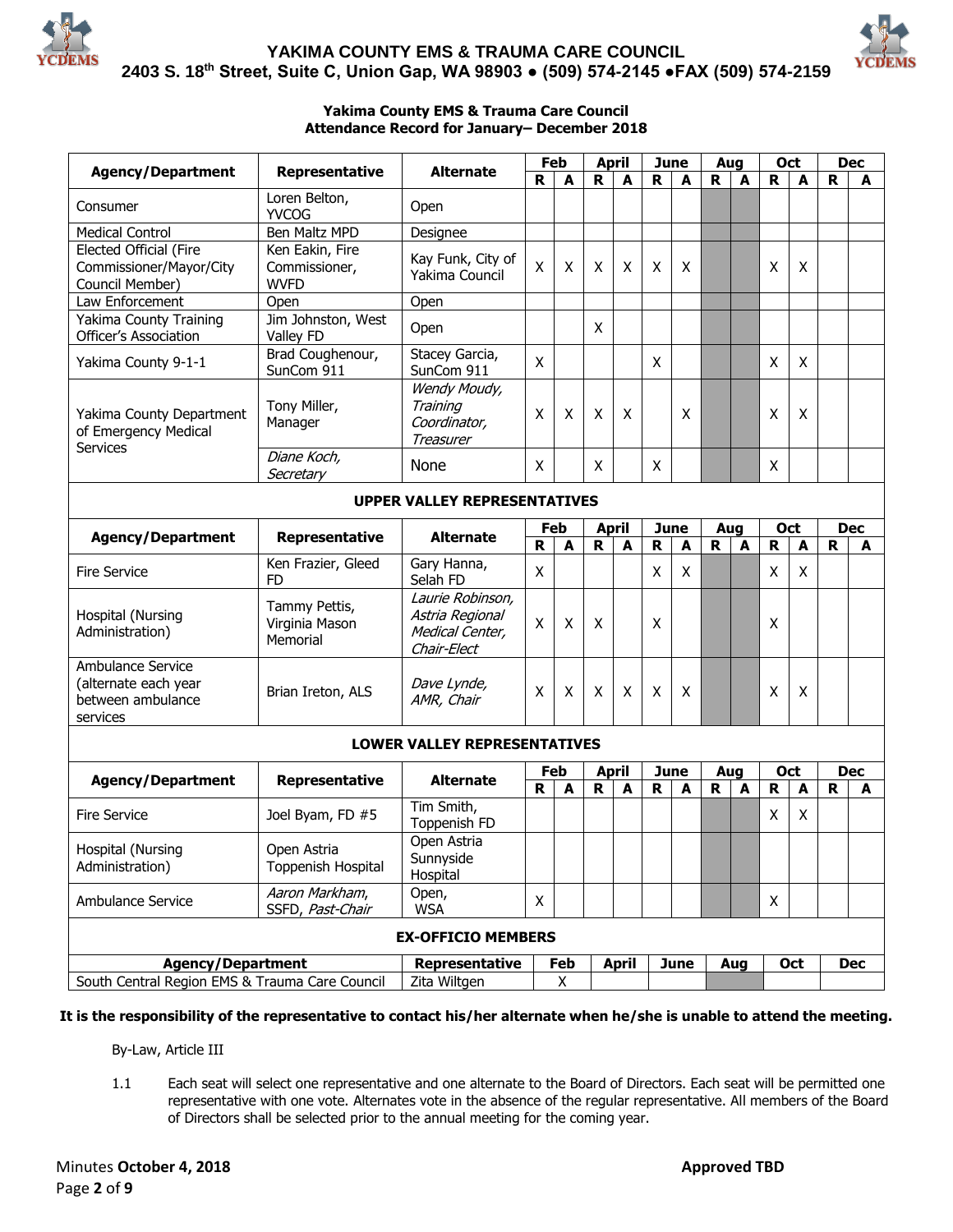



- **1. Roll call** with 15 present. Nine representatives and 6 alternates. No alternates were voting at this meeting.
- **2. Guests**: Suzy Beck and Jonas Landstrom, Airlift Northwest.

# **3. Approval and correction of minutes**

Brad Coughenour had one correction for the minutes under SunComm 911 report, 2<sup>nd</sup> paragraph should read "Looking at QA more cardiac calls. We are supposed to QA 2% of calls per year, including cardiac calls. That would translate into 250 calls per month. Looking at outside agency to help." Tammy Pettis moved to approve the minutes with the correction so noted. Tony Miller seconded. Motion passed.

# **4. Correspondence** – Dave Lynde

New ER director at Astria **Toppenish** hospital. Astria made contact today regarding having the new director attend meetings.

# **5. Committee Reports**

# **Medical Control: Ben Maltz, MD – Tony Miller Reporting**

Dr. Maltz finished updating the protocols. The protocols are being reviewed and will be sent to the State next week for review and approval.

# **Regional Council: Dave Lynde**

- A. The Department of Health put out an RFP (request for proposal) for an evaluation of the entire EMS and Trauma System in Washington State. The American College of Physicians was awarded the bid.
- B. The Department of Health training program for the Travis Alert (E2SHB 1258) is done. Dave reviewed the program and it looks to be a one and done. It is scheduled to be released in January, but they are looking at an earlier release, as most of the OTEP will already be done for 2019 by then.
- C. SHB 1358- Reimbursement for CARES Programs. Requires the HCA to develop a reimbursement mechanism for CARES (community assistance referral and education) programs established under the 5591 CARES legislation from 2015.

The DOH continues to meet with the HCA monthly, they are also holding meetings with Stakeholders. These goal of these meetings is to recognize and understand what EMS is currently doing in these programs and also how to bill for these services.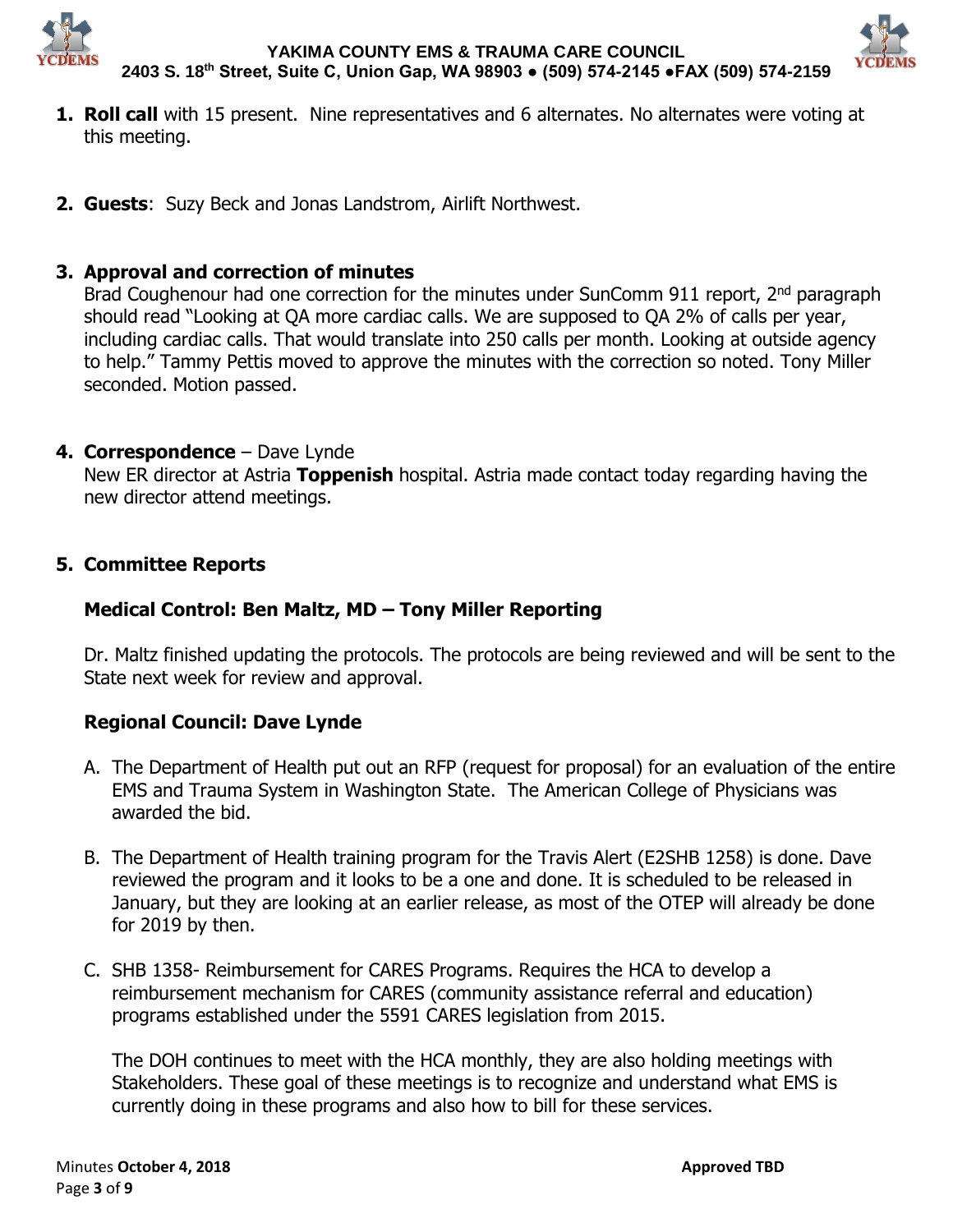



If you would like more information about these meetings please contact Catie Holstein at [catie.holstien@doh.wa.gov](mailto:catie.holstien@doh.wa.gov)

- D. SSB 5751 Use of Non-Medically Trained Drivers on Ambulances. The work to develop the process and approval criteria has been completed. Rule changes are needed and are being addressed in the current rulemaking. If an agency needs to start using this now, contact Jason Norris [Jason.norris@wa.doh.gov.](mailto:Jason.norris@wa.doh.gov)
- E. Every agency that submits WEMSIS data has access to grants
- F. The RAC (Regional Advisory Committee) meeting November 13<sup>th</sup>, will be a rules meeting. The next Stakeholder meeting for updating the WACs is on October 17<sup>th</sup>. There is a dial in option available. There's also a Web conferencing option through GoToMeeting for most meetings. You may select this link to access the stakeholder meeting during a scheduled meeting time on your computer, tablet or smart phone: [https://global.gotomeeting.com/join/711690237.](https://global.gotomeeting.com/join/711690237)
- G. The November 29th (8:30 am, lunch provided) Regional Council meeting will be dedicated to strategic planning. During this meeting we will outline our deliverables, which help pay for the EMT course and OTEP. We would like as much participation as possible. There is a call in option, but it is not very good.
- H. A vote was taken the Regional Council bylaws were amended to add 2 air medical positions on the Council. Currently there are air medical operations in Yakima and the Tri-Cities.
- I. EMT (EMR) vouchers are still available. If you have any providers that have not yet taken the NREMT exam, they should contact Dawn Felt [\(dawn.felt@doh.wa.gov\)](mailto:dawn.felt@doh.wa.gov) to obtain a voucher. There is a one page application process that must be completed. Since the vouchers were prepurchased reimbursement for exams is not available.

# **SunCom 911 – Brad Coughenour**

- A. Staffing has not increased or decreased. There are 4 tentative employees getting background checks completed.
- B. QA Funding Proposal SunCom supervisors have been doing the QA. Have been looking for an outside agency to ensure reaching the 2% per year. The agency found to do QA, will charge \$20,000 for 2% of all calls for a year. The 911 Board has approved partial funding. Requesting assistance from EMS for \$5000 to supplement this as 70% of all calls for Fire/EMS are EMS related (if law enforcement is included then EMS is approximately 50%). This request will move to the EMS Administrative Board for funding request.
- C. Funding for EMD Training requesting funding for EMD training. EMD training is approximately \$450 per person and it has been difficult to find training. There is currently 1 call taker that is not EMD trained and that person has to pass those calls on to another call taker. Training is needed in Telecommunications 1 and 2 for dispatchers.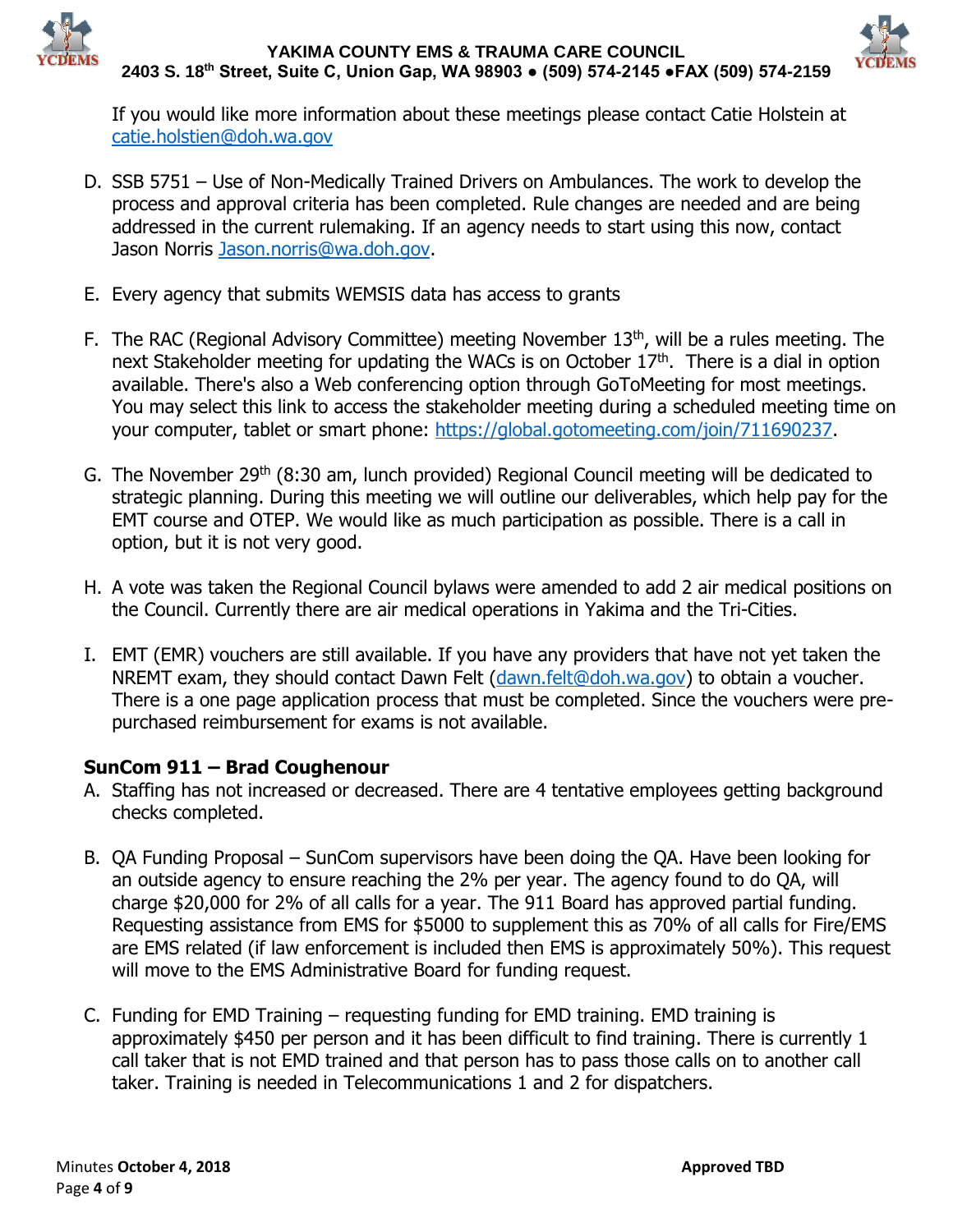



This local EMS Council does not officially have money, as we do not file as non-profit, rather we partner with the county. In April/May we will complete a report for the State on where we want to spend our grant funding, which is funneled through the Regional Council. The chair offered to assist with writing a "plug and play" grant for training. The Regional Council is sent information on grants on a frequent basis. Dave and Brad will work together to get everything going.

The primary funding comes through a tax capped by State. The 911 side is county operation. The City of Yakima manages funding and they own dispatch funding.

# **Department of EMS: Tony Miller**

- A. Applications were presented for three EMS Evaluator Refresher Courses and one EMS Evaluator Initial Course – Ken Eakin made a motion to approve the courses, seconded by Gary Hanna. Motion passed.
- B. Application for Winter 2019 EMT Academy was presented. Brian Ireton made a motion to approve the course, seconded by Ken Frazier. Motion Passed
- C. The Advanced First Aid Course is down to approximately 20 hours. Would like to have a course in December. **West Valley Fire Department will continue to do their own Advanced First Aid course.**
- D. Training report May August, 212 hours of education. Report attached.

## **6. Old Business:**

- A. Trauma Response Area Maps Tony Miller The County is in the process of making the maps.
- B. Update on helipad at Virginia Mason Memorial Tammy Pettis The helipad is completed.
- C. Merger of EMS and OEM Departments Tony Miller As of 9/1/2018 Tony Miller is the overall director of both departments. The budgets and training will remain separate. OEM has new office assistant. Mid-November interview for the EMS administrative assistant will be held, with the goal of this person starting the first of January.

## **7. New Business:**

A. Update County Orientation Procedure – Tony Miller Dr. Maltz has changed the procedure for signing state applications. He wants paramedic and AEMT providers to successfully complete a protocol exam prior to signing state applications.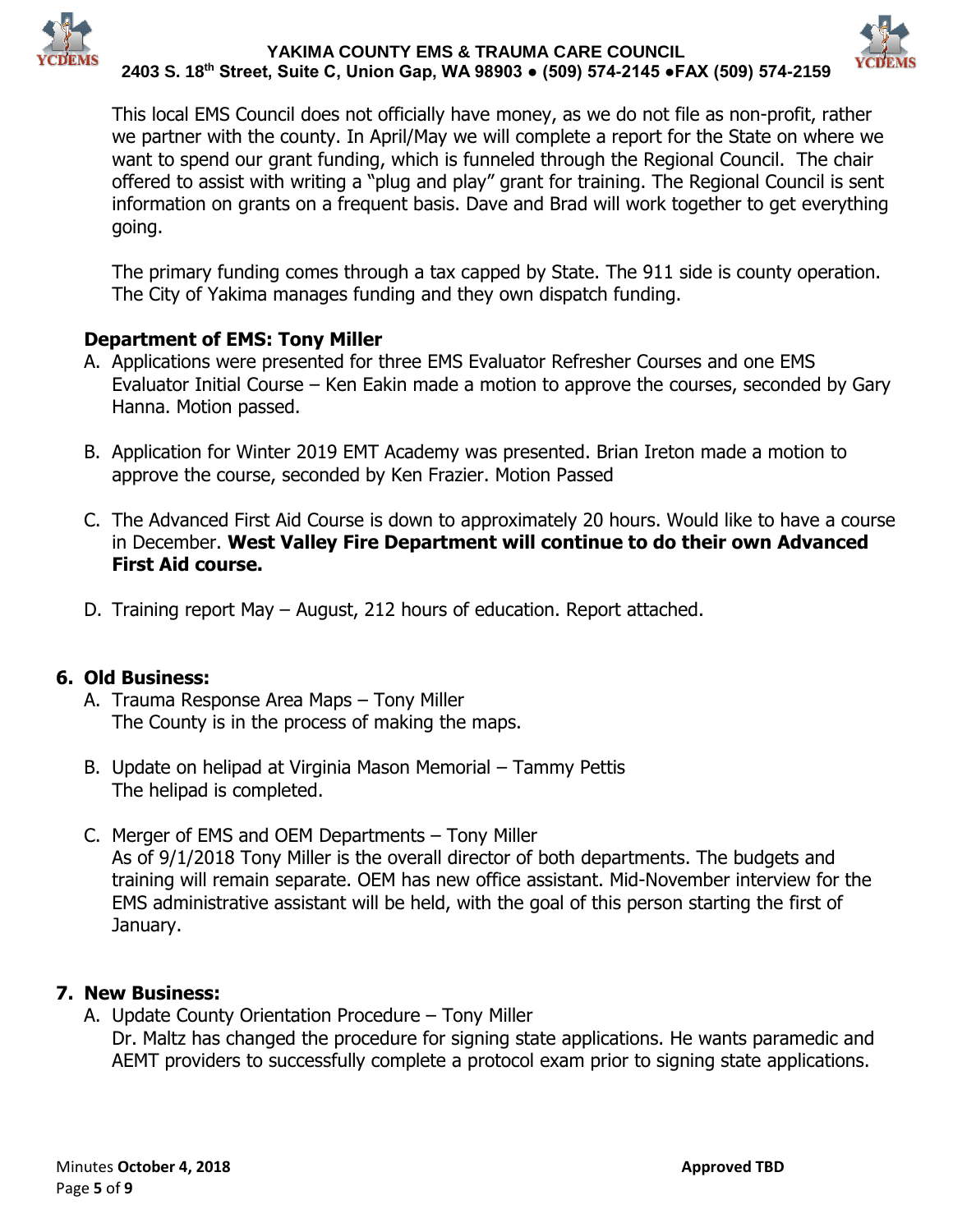



- B. Appoint Nominations Committee Dave Lynde Dave Lynde will be the chair, Wendy Moudy and Ken Frazier will be the other members.
- C. Open Public Meeting Act [\(http://app.leg.wa.gov/rcw/default.aspx?cite=42.30\)](http://app.leg.wa.gov/rcw/default.aspx?cite=42.30) Dave Lynde Open Public Meeting On-line Training Link: <https://www.atg.wa.gov/opengovernmenttraining.aspx>

Reviewed at last RAC meeting and according to law each council member must do a refresher every 4 years. It is self-led training and takes about 15 minutes. New members must completed the training within 90 days for new members. When the training has been completed, email a copy of your certificate to [diane.koch@co.yakima.wa.us.](mailto:diane.koch@co.yakima.wa.us)

D. WAC 246-976-970 – Dave Lynde

November RAC meeting will be changed to a rules meeting. Input from the local EMS Councils and Regional EMS Councils is important. Our chair will be sending comments in the too committee as he will not be available to attend. Would like input from members. The following comments were made during the meeting: Delete Prevention Specialist or define Delete law enforcement or maybe refer to SAR Please send any comments or concerns to [david.lynde@amr.net](mailto:david.lynde@amr.net)

The December meeting should have draft language for providers (stakeholders) to review.

# **8. Good of the Order**

Aaron Markham is currently lower valley ambulance representative. He is concerned that he should not be that representative any more. Only place he fits is Upper Valley Fire Chief. There is a new Fire Chief in Sunnyside.

Brian Ireton ALS is receiving award from AHA Silver – first agency on this side of the mountains to receive award. Monday morning 9:30 am.

- **9.** The next meeting will be **December 6, 2018 at 1:30 pm,** Yakima County Department of Emergency Medical Services, 2403 S. 18th Street, Union Gap, Classroom B.
- **10.** Meeting adjourned.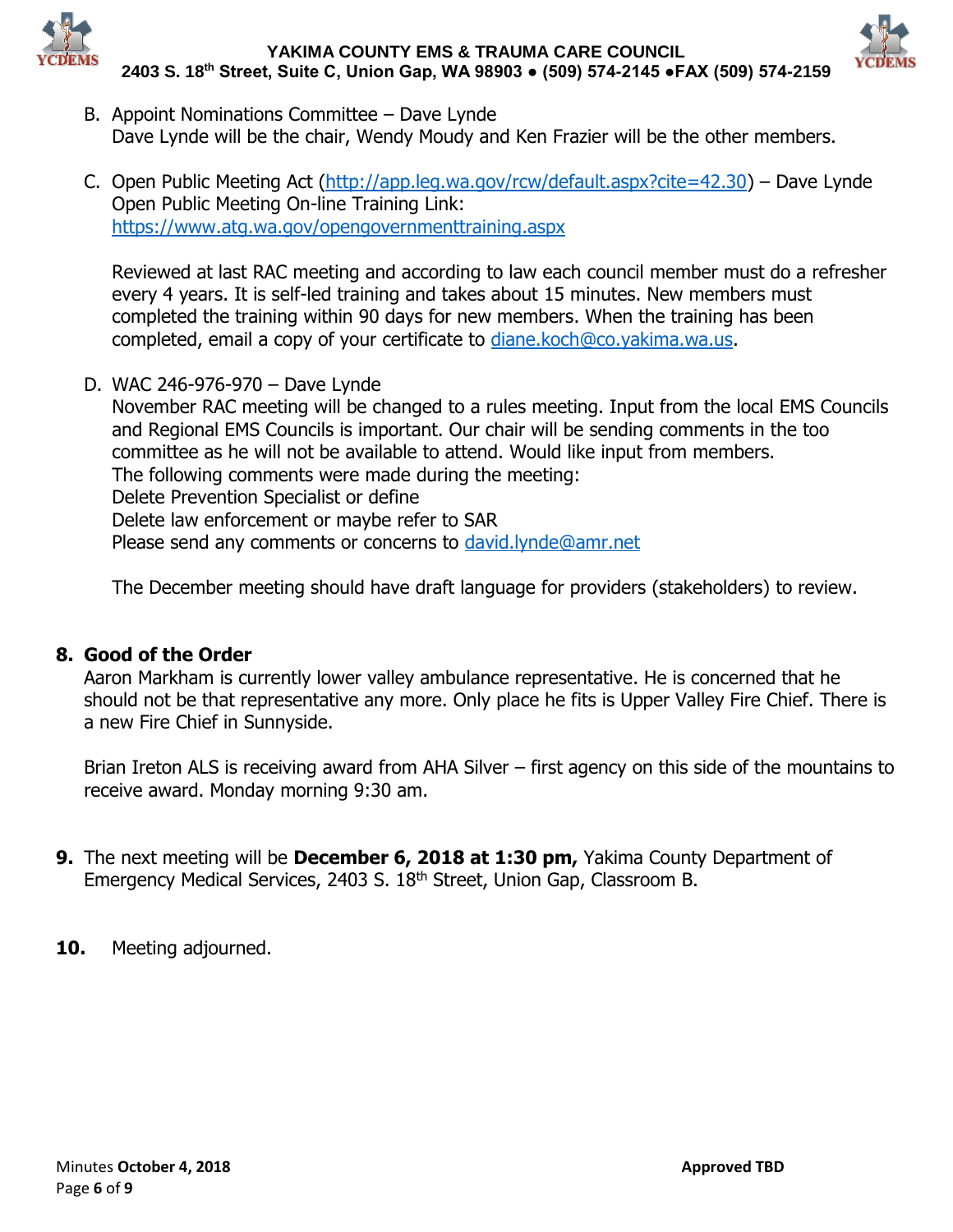



 $\overline{\phantom{a}}$ 

#### **Yakima County EMS and Trauma Care Council Bi-Monthly 2018 Training Report Months: May 1, 2018 - June 30, 2018 OTEP CLASSES**

| Date      | <b>Class</b>                     | Location                                                         | <b>Students</b> | <b>Hours</b> |
|-----------|----------------------------------|------------------------------------------------------------------|-----------------|--------------|
| 5/1/2018  | 2018 Workshop B (Mod 3&4 Skills) | West Valley FD, St #51 - Day Drill                               | 10              | 2.00         |
| 5/2/2018  | 2018 Workshop B (Mod 3&4 Skills) | Selah FD St #21&22 @ 21                                          | 21              | 2.00         |
| 5/2/2018  | 2018 Workshop B (Mod 3&4 Skills) | Selah FD, St #23&26 @ 23                                         | 8               | 2.00         |
| 5/3/2018  | 2018 Workshop B (Mod 3&4 Skills) | Yakima Training Center FD                                        | 9               | 2.00         |
| 5/3/2018  | 2018 Workshop B (Mod 3&4 Skills) | FD #5, St #15 @ Mabton                                           | 6               | 2.00         |
| 5/3/2018  | 2018 Workshop B (Mod 3&4 Skills) | FD #5, St #3 & 4 @ Harrah                                        | $\overline{7}$  | 2.00         |
| 5/7/2018  | 2018 Workshop B (Mod 3&4 Skills) | FD #5, St #1 & 2 @ White Swan                                    | 3               | 2.00         |
| 5/8/2018  | 2018 Workshop B (Mod 3&4 Skills) | FD #5, St #10 @ Zillah                                           | 14              | 2.00         |
| 5/9/2018  | 2018 Workshop B (Mod 3&4 Skills) | FD #5, St #13 @ Sunnyside                                        | 24              | 2.00         |
| 5/9/2018  | 2018 ILS Workshop B              | Grant Co FD#8 @ Mattawa                                          | 1               | 1.00         |
|           | 2018 Workshop B (Mod 3&4 Skills) |                                                                  | 9               | 2.00         |
| 5/9/2018  | 2018 Workshop B (Mod 3&4 Skills) | West Valley FD, St #51                                           | 18              | 2.00         |
| 5/9/2018  | 2018 Workshop B (Mod 3&4 Skills) | West Valley FD, St #53                                           | 13              | 2.00         |
| 5/10/2018 | 2018 Workshop B (Mod 3&4 Skills) | Yakima Training Center FD                                        | 12              | 2.00         |
| 5/10/2018 | 2018 Workshop B (Mod 3&4 Skills) | FD #5, St #9 @ Toppenish                                         | 16              | 2.00         |
| 5/15/2018 | 2018 Workshop B (Mod 3&4 Skills) | Klickitat Co FD#2 @ Bickleton                                    | $\overline{7}$  | 2.00         |
| 5/16/2018 | 2018 Workshop B (Mod 3&4 Skills) | FD #5, St #14 @ Grandview                                        | 13              | 2.00         |
| 5/17/2018 | 2018 Workshop B (Mod 3&4 Skills) | FD #5, St #11 & 16 @ Granger                                     | $\overline{7}$  | 2.00         |
| 5/17/2018 | 2018 Workshop B (Mod 3&4 Skills) | FD #5, St #6 @ Wapato                                            | 10              | 2.00         |
| 5/22/2018 | 2018 Workshop B (Mod 3&4 Skills) | FD #5, St #5 & 7 @ Sawyer                                        | 13              | 2.00         |
| 5/22/2018 | 2018 Workshop B (Mod 3&4 Skills) | Naches FD                                                        | 13              | 2.00         |
| 5/22/2018 | 2018 Workshop B (Mod 3&4 Skills) | FD #5, St #12 @ Outlook                                          | 9               | 2.00         |
| 5/23/2018 | 2018 Workshop B (Mod 3&4 Skills) | West Valley FD, St #52                                           | 13              | 2.00         |
| 5/23/2018 | 2018 Workshop B (Mod 3&4 Skills) | West Valley FD, St #54                                           | 4               | 2.00         |
| 6/2/2018  | 2018 Workshop A (Mod 1&2 Skills) | FD #5, St #5 & 7 @ Sawyer                                        | $\overline{4}$  | 2.00         |
|           | 2018 Workshop B (Mod 3&4 Skills) |                                                                  | 8               | 2.00         |
| 6/5/2018  | 2018 Workshop B (Mod 3&4 Skills) | Nile FD                                                          | $\overline{7}$  | 2.00         |
| 6/12/2018 | 2018 Workshop B (Mod 3&4 Skills) | Yakima FD, St#91                                                 | 14              | 2.00         |
| 6/12/2018 | 2018 Workshop B (Mod 3&4 Skills) | Yakima FD, St#94                                                 | 12              | 2.00         |
| 6/12/2018 | 2018 Workshop B (Mod 3&4 Skills) | Yakima FD, St#95                                                 | $\overline{2}$  | 2.00         |
| 6/13/2018 | 2018 Workshop B (Mod 3&4 Skills) | Gleed FD                                                         | $\overline{7}$  | 2.00         |
| 6/13/2018 | 2018 Workshop B (Mod 3&4 Skills) | Naches Hts FD                                                    | 5               | 2.00         |
| 6/14/2018 | 2018 Workshop B (Mod 3&4 Skills) | Yakima FD, St#91                                                 | 13              | 2.00         |
| 6/14/2018 | 2018 Workshop B (Mod 3&4 Skills) | Yakima FD, St#94                                                 | 12              | 2.00         |
| 6/15/2018 | 2018 Workshop B (Mod 3&4 Skills) | East Valley FD - no providers showed<br>up                       | 0               | 0.00         |
| 6/15/2018 | 2018 Workshop B (Mod 3&4 Skills) | Yakima FD, St#91                                                 | 8               | 2.00         |
| 6/15/2018 | 2018 Workshop B (Mod 3&4 Skills) | Yakima FD, St#94                                                 | 9               | 2.00         |
| 6/18/2018 | 2018 Workshop B (Mod 3&4 Skills) | East Valley FD (out on a fire - rescheduled to<br>July 11, 2018) | 0               | 0.00         |
| 6/19/2018 | 2018 Workshop B (Mod 3&4 Skills) | East Valley FD                                                   | 12              | 2.00         |
| 6/19/2018 | 2018 Workshop B (Mod 3&4 Skills) | Highland FD @ Cowiche                                            | 8               | 2.00         |
|           |                                  | <b>TOTALS</b>                                                    | 381             | 75.00        |
|           |                                  | <b>AVERAGES</b>                                                  | 9.53            | 1.88         |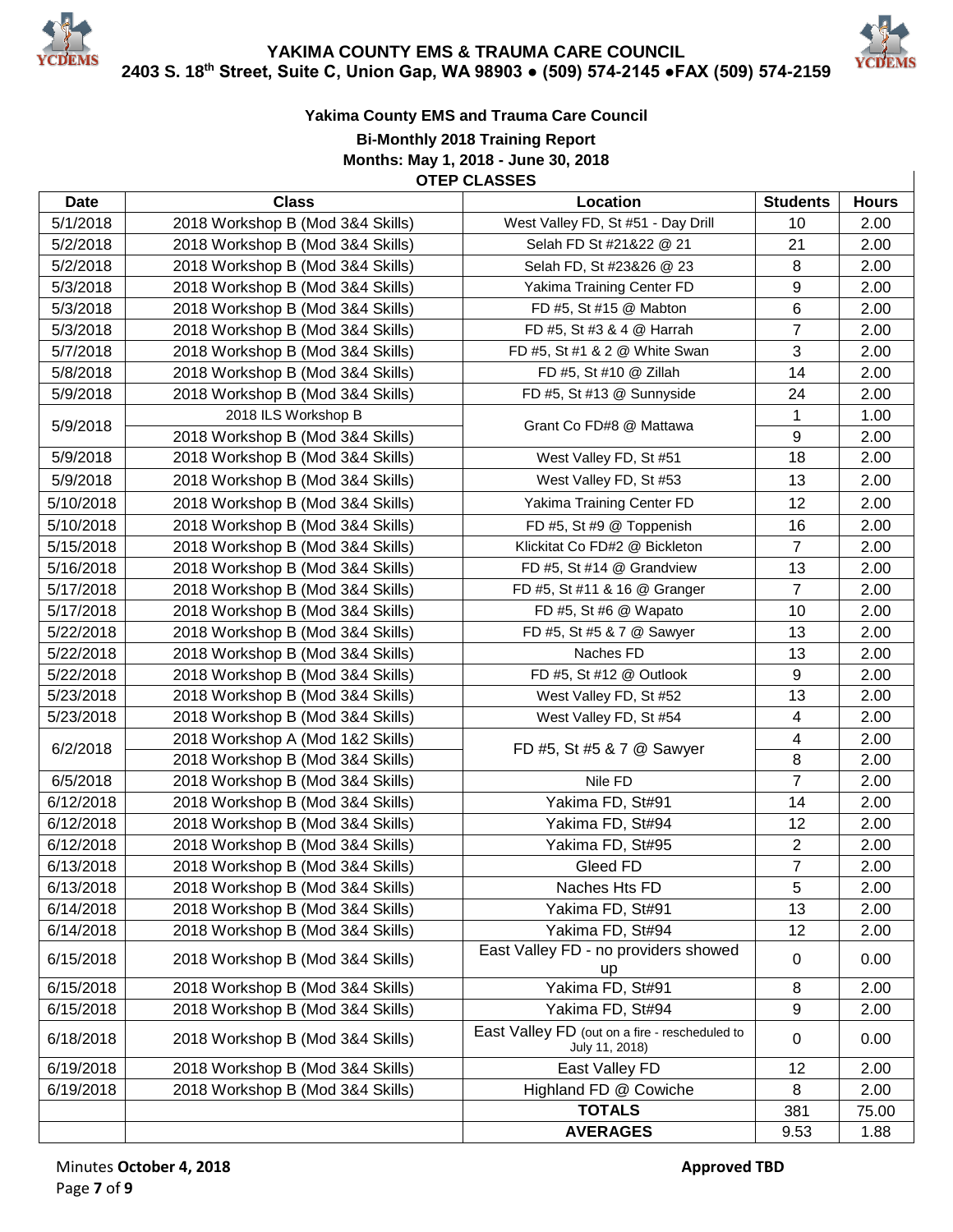



#### **IN HOUSE OTEP (Makeups from Previous Years) & OTHER CLASSES**

| <b>Date</b> | Class                                | Location        | <b>Students</b> | <b>Hours</b> |  |  |
|-------------|--------------------------------------|-----------------|-----------------|--------------|--|--|
| 5/18/2018   | 2016 Workshop A                      | West Valley FD  |                 | 2.00         |  |  |
| 6/8/2018    | Washington State Infectious Diseases | Yakima FD       |                 | 2.00         |  |  |
|             |                                      | <b>TOTALS</b>   |                 | 4.00         |  |  |
|             |                                      | <b>AVERAGES</b> | 2.00            | 2.00         |  |  |

#### **ADVANCED FIRST AID COURSE**

| Date      | <b>Class</b>                                                                                                                           | Location                       | <b>Students</b> | <b>Hours</b> |
|-----------|----------------------------------------------------------------------------------------------------------------------------------------|--------------------------------|-----------------|--------------|
| 5/1/2018  | Advanced First Aid - Wellness and Safety of First<br>Responder, Intro Anatomy, Lifting & Moving/Positioning,<br>Injured & III Patients | Yakima County DEMS, Classrooms | 8               | 3.00         |
| 5/3/2018  | Advanced First Aid - Airway Management and Rescue<br>Breathing (AHA HCP Issued)                                                        | Yakima County DEMS, Classrooms | 8               | 3.00         |
| 5/5/2018  | Advanced First Aid - AHA Course Continued - Practice<br>Airway Management & CPR                                                        | Yakima County DEMS, Classrooms | 8               | 3.00         |
| 5/8/2018  | Advanced First Aid - Caring for Soft Tissue Injuries &<br>Shock and Muscle & Bone Injuries                                             | Yakima County DEMS, Classrooms | 8               | 3.00         |
| 5/10/2018 | Advanced First Aid - Caring for Medical Emergencies,<br>Poisoning & Substance Abuse                                                    | Yakima County DEMS, Classrooms | 8               | 3.00         |
| 5/12/2018 | Advanced First Aid - Transportation Operations Vehicle<br><b>Extrication &amp; Special Operations Skills</b>                           | Yakima County DEMS, Classrooms | 8               | 4.00         |
| 5/15/2018 | Advanced First Aid - Caring for Injuries to the Head &<br>Spine, Environmental Emergencies - Drowning & Water<br>Resuscitation         | Yakima County DEMS, Classrooms | 8               | 3.00         |
| 5/17/2018 | Advanced First Aid - MCI Principles of Triage and<br>Childbirth                                                                        | Yakima County DEMS, Classrooms | 8               | 3.00         |
| 5/19/2018 | Advanced First Aid - Practical Final Skills Exam                                                                                       | Yakima County DEMS, Classrooms | 8               | 6.00         |
| 5/22/2018 | Advanced First Aid - Final Written Exam                                                                                                | Yakima County DEMS, Classrooms | 8               | 3.00         |
|           |                                                                                                                                        | <b>TOTALS</b>                  | 80              | 34.00        |
|           |                                                                                                                                        | <b>AVERAGES</b>                | 8.00            | 3.40         |

#### **SPECIALITY COURSE**

| <b>Date</b> | <b>Class</b>                                                        | Location                       | <b>Students</b> | <b>Hours</b> |
|-------------|---------------------------------------------------------------------|--------------------------------|-----------------|--------------|
| 5/29/2018   | Difficult Airways in the Field & Traumatic Brain<br><b>Injuries</b> | Yakima County DEMS, Classrooms | 34.00           | 3.00         |
| 6/8/2018    | Supraglottic (King) Airway Course                                   | Yakima Fire Department         | 4.00            | 3.00         |
|             |                                                                     | <b>TOTALS</b>                  | 38              | 6.00         |
|             |                                                                     | <b>AVERAGES</b>                | 19.00           | 3.00         |

|                         | <b>Students</b> | <b>Hours</b> |
|-------------------------|-----------------|--------------|
| <b>OVERALL TOTALS</b>   | 503             | 119.00       |
| <b>OVERALL AVERAGES</b> | 9.31            | 2.20         |